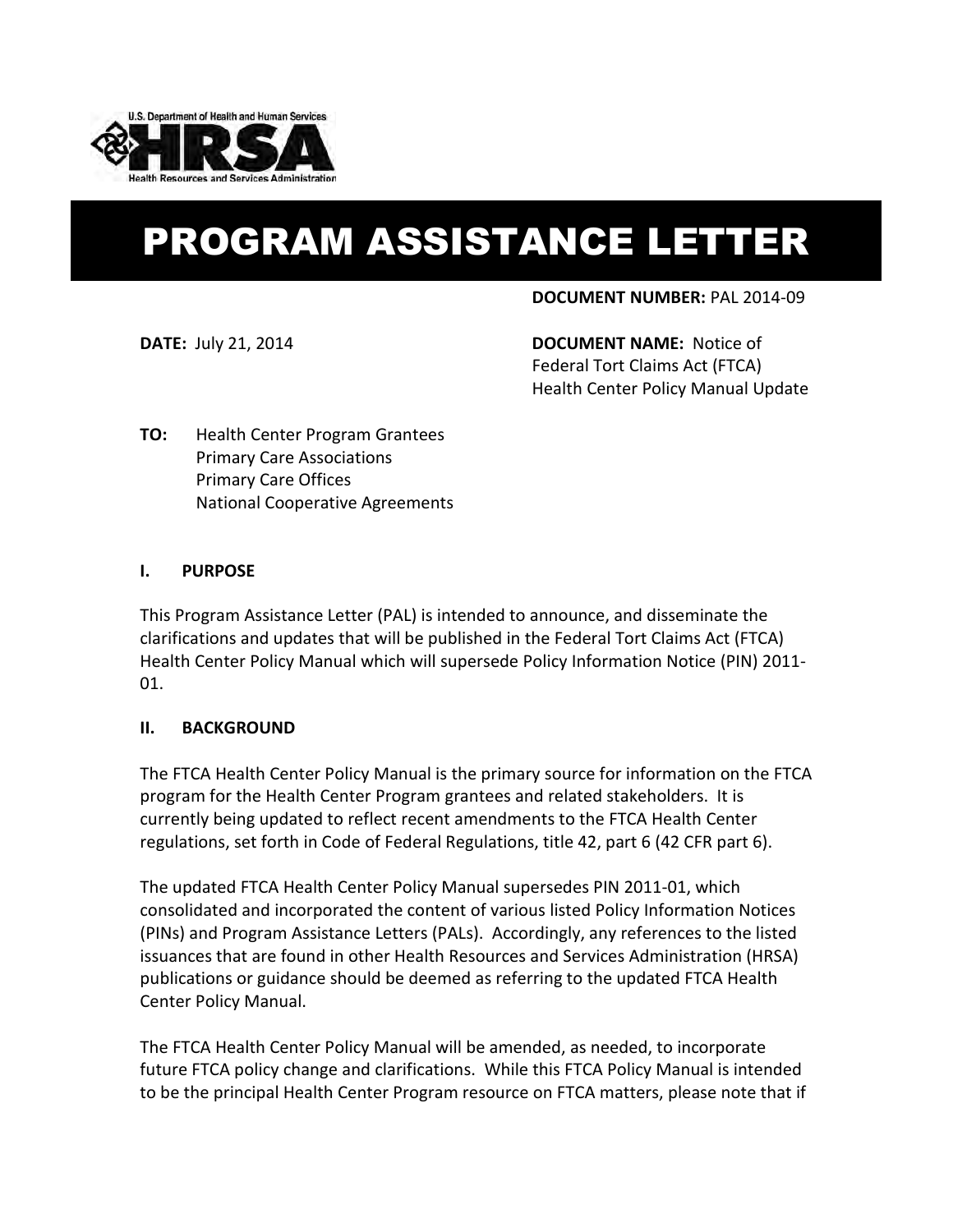there are any conflicts between its content and FTCA law as interpreted by the courts (including federal statutes, regulations, and case law), the law prevails.

# **III. FTCA POLICY MANUAL CLARIFICATIONS AND ADDITIONS**

The FTCA Health Center Program regulations were updated in a Final Rule entitled *Federal Tort Claims Act (FTCA) Medical Malpractice Program Regulations: Clarification of FTCA Coverage for Services Provided to Non-Health Center Patients* published in Federal Register Volume 78, Number 184 (Monday, September 23, 2013, Pages 58202-58204). The Final Rule made the following clarifications and additions, which have been incorporated into the updated version of the FTCA Health Center Policy Manual in section C.4 on pages 9 and 10, "Covered Services to Non-Health Center Patients":

1) Clarifications (language changes from previous policy set forth in the September 1995 FRN are underlined)

Health Fairs: On behalf of the health center, health center staff conduct or participate in an event to attract community members for purposes of performing health assessments. Such events may be held in the health center, outside on its grounds, or elsewhere in the community.

Immunization Campaigns: On behalf of the health center, health center staff conduct or participate in an event to immunize individuals against infectious illnesses. The event may be held at the health center, schools, or elsewhere in the community.

2) Additions

Coverage in Certain Individual Emergencies:

A health center provider is providing or undertaking to provide covered services to a health center patient within the approved scope of project of the center, or to an individual who is not a patient of the health center under the conditions set forth in this rule, when the provider is then asked, called upon, or undertakes, at or near that location and as the result of a nonhealth center patient's emergency situation, to temporarily treat or assist in treating that non-health center patient. In addition to any other documentation required for the original services, the health center must have documentation (such as employee manual provisions, health center bylaws, or an employee contract) that the provision of individual emergency treatment, when the practitioner is already providing or undertaking to provide covered services, is a condition of employment at the health center.

The following technical clarifications were also updated in the policy manual: